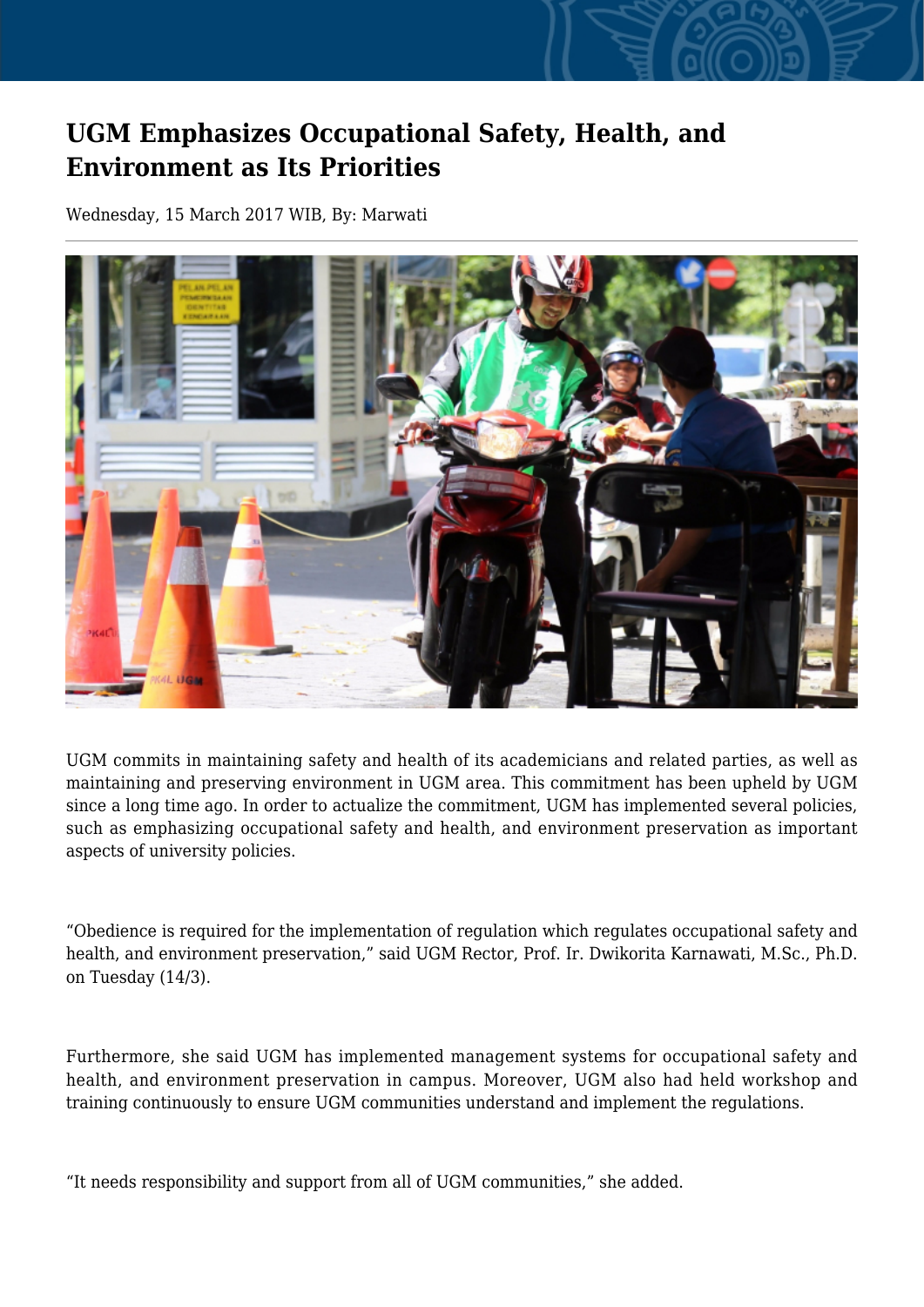In line with that, Head of Occupational Security, Safety and Health, and Environment Center (PK4L), Dr. Noorhadi Rahardjo explained Safety, Health, and Environment (SHE) not only regulates emergency mechanism in disaster situation, but also maintains safety and health of lecturers, nonteaching staff, students, and other related parties, as well as maintains and preserve the environment in UGM area.

"We hope every individual can implement the SHE in their daily activities to keep themselves safe and it should be obeyed by every individual," said Noorhadi.

On campus, according to Noorhadi, SHE is actualized by UGM Occupational Safety, Health, and Environment Policies which are arranged through consultation process with UGM academicians and started by identification process of potential risk at university and several work units levels.

Then, it is supported by the development of related facilities and infrastructures, such as establishing hydrant network, increasing patrol vehicles, organizing parking system, creating waste management system, etc. However, according to Noorhadi, these facilities are not beneficial without academicians' awareness.

Head of Occupational Safety and Health Division, Aminudin Arhab, S.IP., said UGM has an open access to society which becomes a challenge. To overcome it, UGM restricts access for society to enter campus at certain times.

"The area of UGM is approximately 300 hectares which makes it difficult to secure campus security. Therefore, we engage local people to participate in maintaining campus security," said Aminudin.

Meanwhile, in order to maintain environment quality, environmental impact analysis is done routinely. Moreover, the qualities of air, water, as well as waste management are tested periodically.

It is also related to the efforts of increasing health quality for UGM academicians. One of regulations implemented by UGM is controlling the quality of foods which are sold in campus, including the sanitation and cleanness aspects.

Related to the vegetation planting in campus, Aminudin said UGM has particular team whose jobs is organizing the vegetation based on esthetic aspect, safety, and its accordance to the environment. For safety factor, according to Aminudin, becomes one of important factors to organize the vegetation, particularly due to the extreme weather such as windy rain and lightning which can break the trees. Therefore, this becomes a consideration whether to chop big trees.